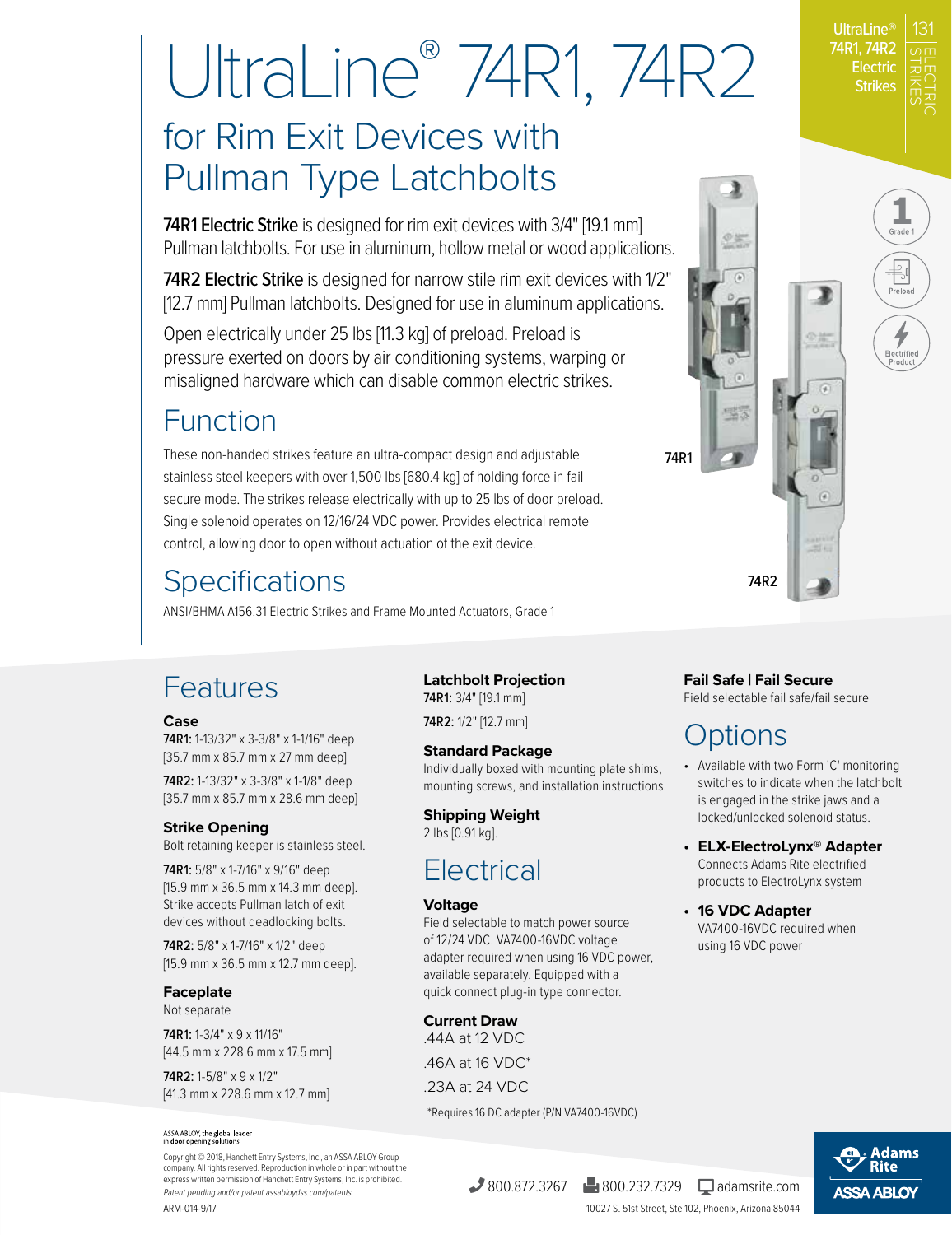

## How to Order & Related Products

74R1 Electric Strike: Specify quantity and the following information. Order related products separately.

| <b>FEATURES*</b> | <b>FINISH</b>                         |
|------------------|---------------------------------------|
| M                | -130                                  |
| - None           | 119 To match 335 Black Anodized       |
| M Monitored      | 121 To match 313 Dark Bronze Anodized |
|                  | 130 To match 628 Clear Anodized       |
|                  |                                       |

#### **RELATED**

When purchasing this product, please consider thefollowing related products, available separately:

4603 Rectifier, 4605/4606 Transformer, Piezo Horn audible indicator, PS-1, ElectroLynx connector, VA7400-16VDC Adapter

POWER **EXIT DEVICES** EX89 Pullman Rim Exit Device

\*Fail-secure can be field converted to fail-safe or vice-versa.